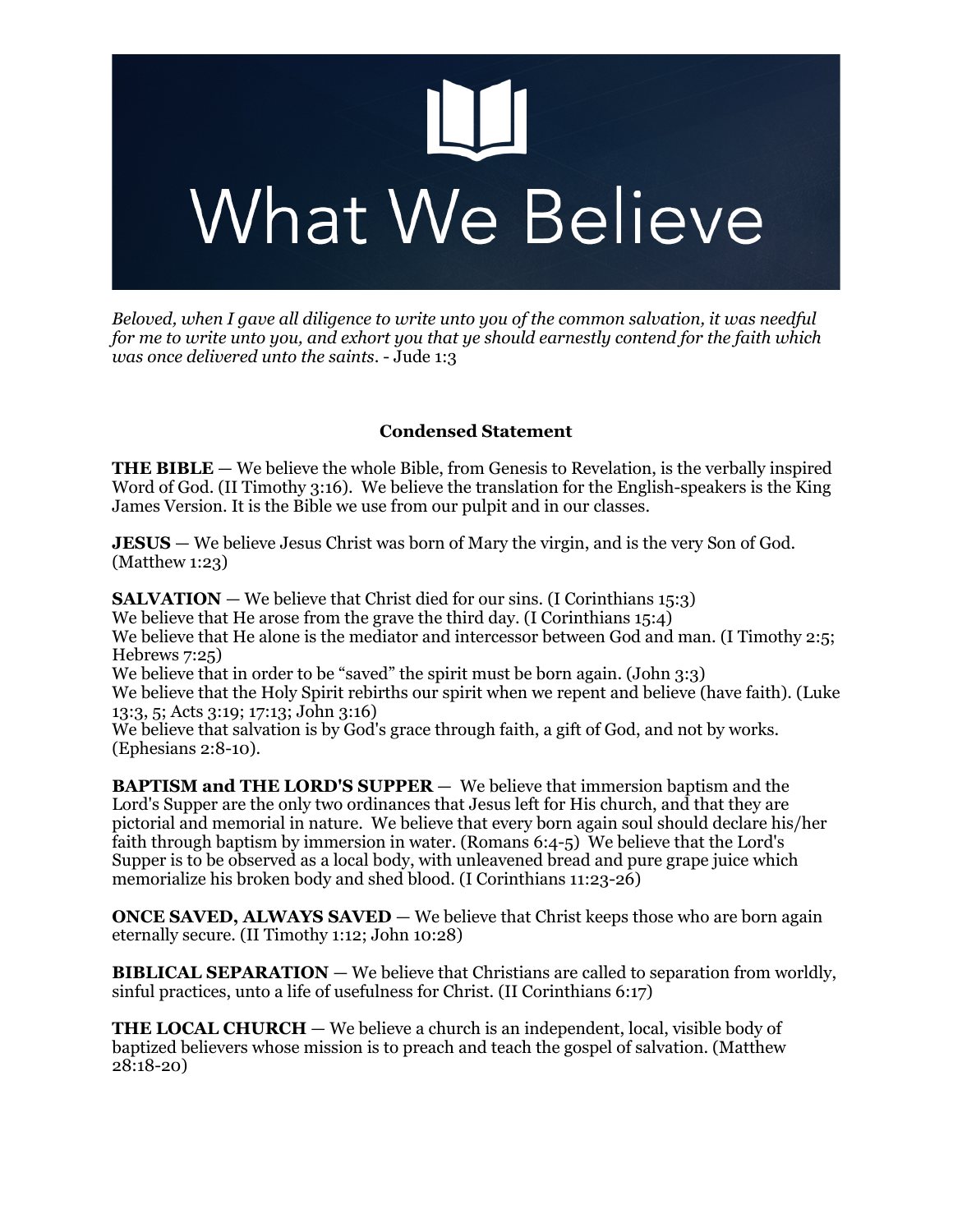# **Detailed Statement**

#### **THE SCRIPTURE**

We believe that the Holy Bible was written by men supernaturally inspired, that it has truth without any admixture of error for its matter, and therefore is, and shall remain to the end of the age, the only complete and final revelation of the will of God to man; the true center of Christian union and the supreme standard by which all human conduct, creeds and opinions should be tried.

By "The Holy Bible" we mean that collection of sixty-six books, from Genesis to Revelation, which as originally written does not only contain and convey the Word of God, but IS the very Word of God.

By "Inspiration" we mean that the books of the Bible were written by holy men of God, as they were moved by the Holy Spirit, in such a definite way that their writings were supernaturally and verbally inspired and free from error, as no other writings have ever been or ever will be inspired.

We believe the translation for the English-speakers is the King James Version. It is the Bible we use from our pulpit and in our classes.

II Tim. 3:16-17; II Pet. 1:19-21; Acts 1:16; Acts 28:25; Psa. 119:160; Psa. 119:105; Psa. 119:130; Luke24:25-27; John 17:17; Luke 24:44-45; Psa. 119:89; Prov. 30:5-6; Rom. 3:4; I Pet. 1:23; Rev. 22:19; John 12:48; Isa. 8:20; Eph. 6:17; Rom. 15:4; Luke 16:31; Psa. 19:7-11; John 5:45-47; John 5:39.

## **THE HOLY SPIRIT**

We believe that the Holy Spirit is a divine person; equal with God the Father and God the Son and of the same nature; that He was active in the creation; that in His relation to the unbelieving world He restrain the Evil one until God's purpose is fulfilled; that He convicts of sin, of judgment and of righteousness; that He bears witness to the Truth of the Gospel in preaching and testimony; that He is the agent in the New Birth; that He seals, endues, guides, teaches, witnesses, sanctifies, and helps the believer.

John 14:16-17; Matt. 28:19; Heb. 9:14; John 14:26; Luke 1:35; Gen. 1:1-3; II Thess. 2:7; John 16:8-11; John 15:26-27; Acts 5:30-32; John 3:5-6; Eph. 1:13-14; Matt. 3:11; Mark 1:8; Luke 3:16; John 1:33; Acts 11:16; Luke 24:49; John 16:13; John 14:26; Rom. 8:14; Rom. 8:16; II Thess. 2:13; I Pet. 1:2; Rom. 8:26-27.

## **THE DEVIL, OR SATAN**

We believe that Satan was once holy, and enjoyed heavenly honors; but through pride and ambition to be as the Almighty, fell and drew after him a host of angels; that he is now the malignant prince of the power of the air, and the unholy god of this world. We hold him to be man's great tempter, the enemy of God and His Christ, the accuser of the saints; the author of all false religions, the chief power back of the present apostasy; the lord of the anti-Christ and the Author of all the powers of darkness – destined, however, to final defeat at the hands of God's own Son, and to the judgment of an eternal justice in hell, a place prepared for him and his angels.

Isa. 14:12-17; Eze. 28:14-17; Rev. 12:9; Jude 6; II Pet. 2:4; Eph. 2:2; John 14:30; I Thess. 3:5; Matt. 4:1-3; I Pet. 5:8; Zech. 3:1; I John 3:8; Matt. 13:25; 13:39; Luke 22:3-4; Rev. 12:10; II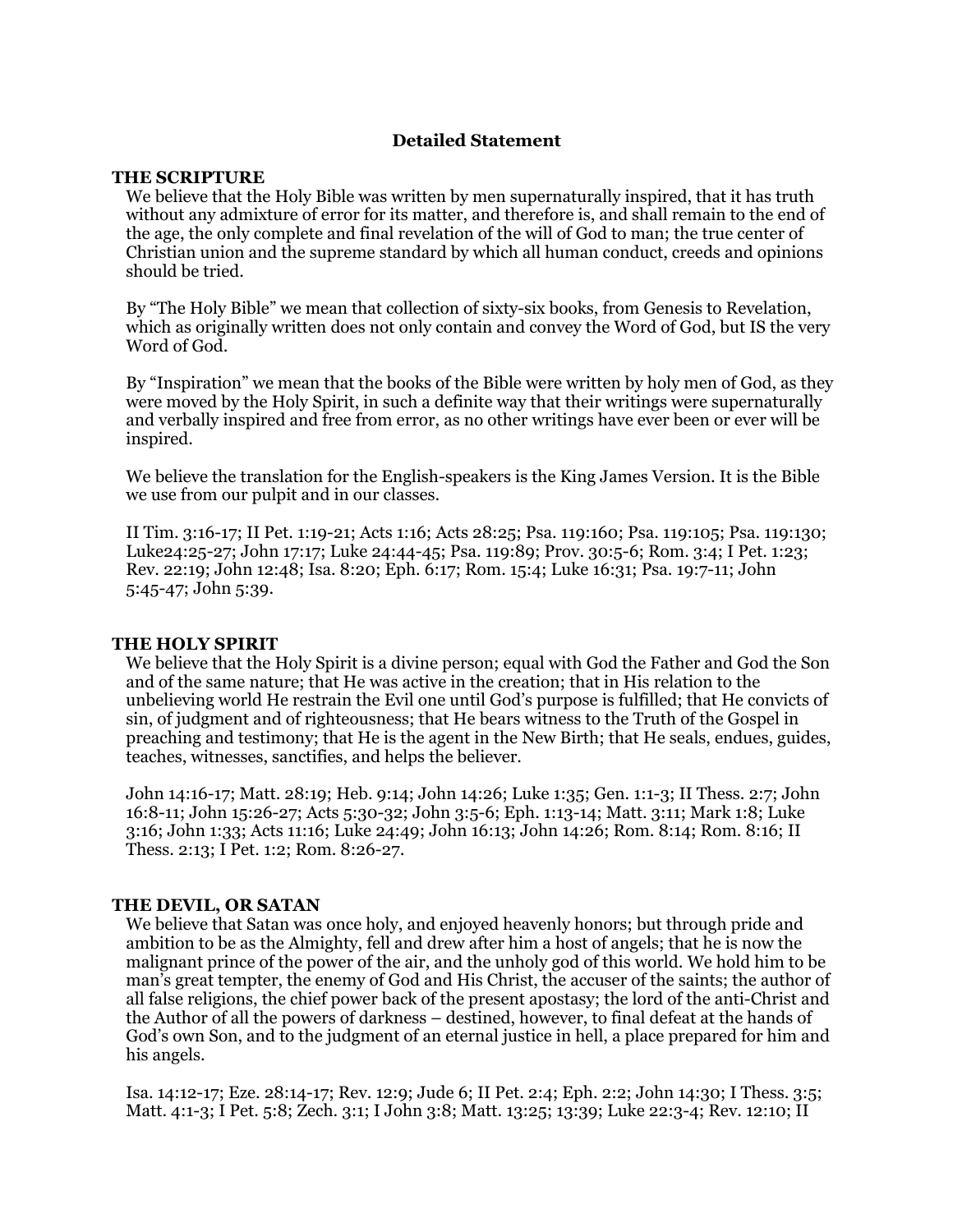Cor. 11:13-15; Mark 13:21-22; I John 4:3; II John 7; I John 2:22; Rev. 13:13-14; II Thess. 2:8-11; Rev. 19:11,16,20; Rev. 12:7-9; Rev. 20:1-3; Rev. 20:10; Matt. 25:41.

#### **THE CREATION**

We believe in the Genesis account of the creation, and that it is to be accepted literally, and not allegorically or figuratively; that man was created directly in God's own image and after his own likeness; that man's creation was not a matter of evolution or evolutionary change of species, or development through interminable periods of time from lower to higher forms; that all animal and vegetable life was made directly and God's established law was they should bring forth only after their kind.

Gen. 1:1; Ex. 20:11; Acts 4:24; Col. 1:16-17; Heb. 11:3; John 1:3; Rev. 10:6; Rom. 1:20; Acts 17:23-26; Jer. 10:12; Neh. 9:6; Gen. 1:26-27; Gen. 2:21-23; Gen. 1:11; 1:24.

#### **THE FALL OF MAN**

We believe that man was created in innocence under the law of his Maker, but by voluntary transgression fell from his sinless and happy state, in consequence of which, all mankind are now sinners, not by constraint, but of choice; and therefore under just condemnation without defense or excuse.

Gen. 3:1-6,24; Rom. 5:12; Rom. 5:19; Rom. 3:10-19; Eph. 2:1,3; Rom. 1:18; Eze. 18:19-20; Rom. 1:32; Rom. 1:20; Rom. 1:28; Gal. 3:22.

#### **THE VIRGIN BIRTH**

We believe that Jesus Christ was begotten of the Holy Ghost in a miraculous manner; born of Mary, a virgin, as no other man was ever born or can ever be born of woman, and that He is both the Son of God, and God the Son.

Gen. 3:15; Isa. 7:14; Matt. 1:18-25; Luke 1:35; Mark 1:1; John 1:14; Psa. 2:7; Gal. 4:4; I John 5:20; I Cor. 15:47.

## **THE ATONEMENT FOR SIN**

We believe that the salvation of sinners is wholly of grace; through the mediatorial offices of the Son of God, who by appointment of the Father, freely took upon Him our nature, yet without sin, honored the divine law by His person, obedience, and by His death made a full and vicarious atonement for our sins; that His atonement consisted not in setting us an example by His death as a martyr, but was the voluntary substitution of Himself in the sinner's place, the Just dying for the unjust, Christ, the Lord, bearing our sins in His own body on the tree; that, having risen from the dead, He is now enthroned in heaven and uniting in His own perfection, He is every way qualified to be a suitable, a compassionate and all-sufficient Savior.

Eph. 2:8; Acts 15:11; Rom. 3.24; John 3:16; Matt. 18:11, Phil. 2:7; Heb. 2:14; Isa. 53:4-7; Rom. 3:25; I John 4:10; I Cor. 15:3; II Cor. 5:21; John 10:18; Phil. 2:8; Gal. 1:4; I Pet. 2:24; Isa. 53:11; Heb. 12:2; I Cor. 15:20; I Pet. 3:18; Isa. 53:12; Heb. 9:12-15; Heb. 7:25; I John 2:2.

#### **GRACE**

We believe that in order to be saved, sinners must be born again; that the new birth is a new creation in Christ Jesus; that it is instantaneous and not a process; that in the new birth the one dead in trespasses and in sins is made a partaker of the divine nature and receives eternal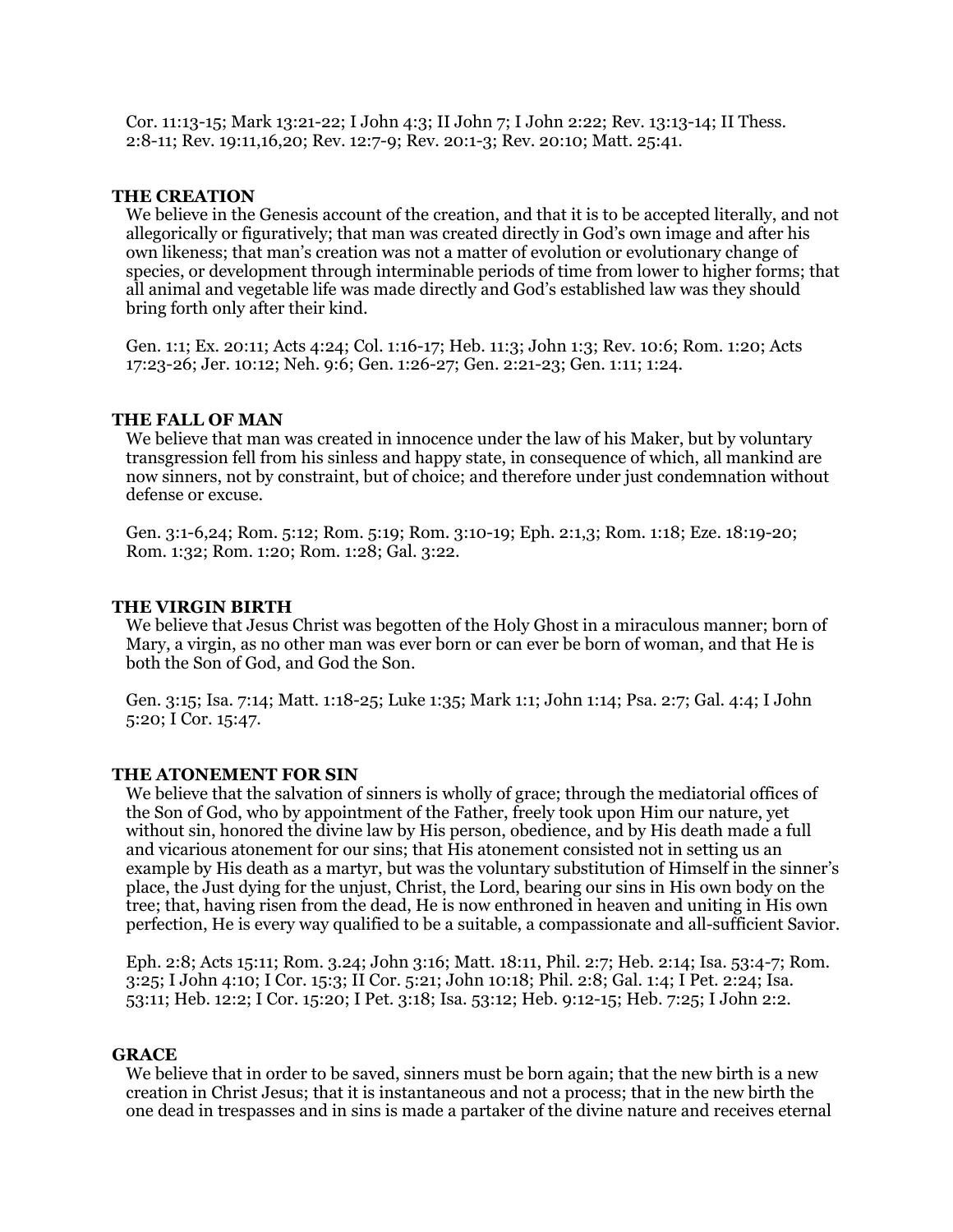life, the free gift of God; that the new creation is brought about in a manner above our comprehension, not by culture, not by character, nor by the will of man, but wholly and solely by the power of the Holy Spirit in connection with the divine truth, so as to secure our voluntary obedience to the gospel; that it's proper evidence appears in the holy fruits of repentance and faith and newness of life.

John 3:3; II Cor. 5:17; I John 5:1; John 3:6,7; Acts 2:41; II Pet. 1:4; Rom. 6:23; Eph. 2:11; II Cor. 5:19; Col. 2:13; John 1:12-13; Gal. 5:22; Eph. 5:9.

### **THE FREENESS OF SALVATION**

We believe in God's exceeding grace; that the blessings of salvation are made free to all by the gospel; that it is the immediate duty of all to accept them by a cordial, penitent and obedient faith; and not prevent the salvation of the greatest sinner on the earth, but his own inherent depravity and voluntary rejection of the gospel; which rejection involves him in an aggravated condemnation.

I Thess. 1:4; Col. 3:12; I Pet. 1:2; Titus 1:1; Rom. 8:29-30; Matt. 11:28; Isa. 55:1; Rev. 22:17; Rom. 10:13; John 6:37; Isa. 55:6; Acts 2:38; Isa. 55:7; John 3:15-16; I Tim. 1:15; I Cor. 15:10; Eph. 2:4-5; John 5:40; John 3:18; John 3:36.

#### **JUSTIFICATION**

We believe that the great gospel blessing which Christ secures to such as believe in Him is Justification; that Justification includes the pardon of sin, and the gift of eternal life on principles of righteousness; that it is bestowed not in consideration of any works of righteousness which we have done; but solely through faith in the Redeemer's blood, His righteousness is imputed unto us.

Acts 13:39; Isa. 53:11; Zech. 13:1; Rom. 8:1; Rom. 5:9; Rom. 5:1; Tit. 3:5-7; Rom. 1:17; Hab. 2:4; Gal. 3:11; Rom. 4:1-8; Heb.10:38.

### **REPENTANCE AND FAITH**

We believe that Repentance and Faith are solemn obligations, and also inseparable graces, wrought in our souls by the quickening Spirit of God, thereby, being deeply convicted of our guilt, danger and helplessness, and of the way of salvation by Christ, we turn to God with unfeigned contrition, confession and supplication for mercy; at the same time heartily receiving the Lord Jesus Christ and openly confessing Him as our only and all-sufficient Saviour.

Acts 20:21; Mark 1:15; Acts 2:37-38; Luke 18:13; Rom. 10:13; Psa. 51:1-4; Psa. 51:7; Isa. 55:6-7; Luke 12:8; Rom. 10:9-11.

#### **THE LOCAL, VISIBLE NEW TESTAMENT CHURCH**

We believe that a church of Christ is a local and visible congregation of baptized believers associated by a covenant of faith and fellowship of the gospel; observing the ordinances of Christ; governed by His laws; exercising the gifts, rights and privileges invested in them by His Word; that it's officers of ordination are pastors (Elders, Bishops) and deacons; whose qualifications, claims and duties are clearly defined in the Scriptures; we believe the true mission of the church is found in the Great Commission; first, to make individual disciples; second, to build up the church; third, to teach and instruct as He has commanded. We do not believe in the reversal of this order; we hold that the local church has the absolute right of self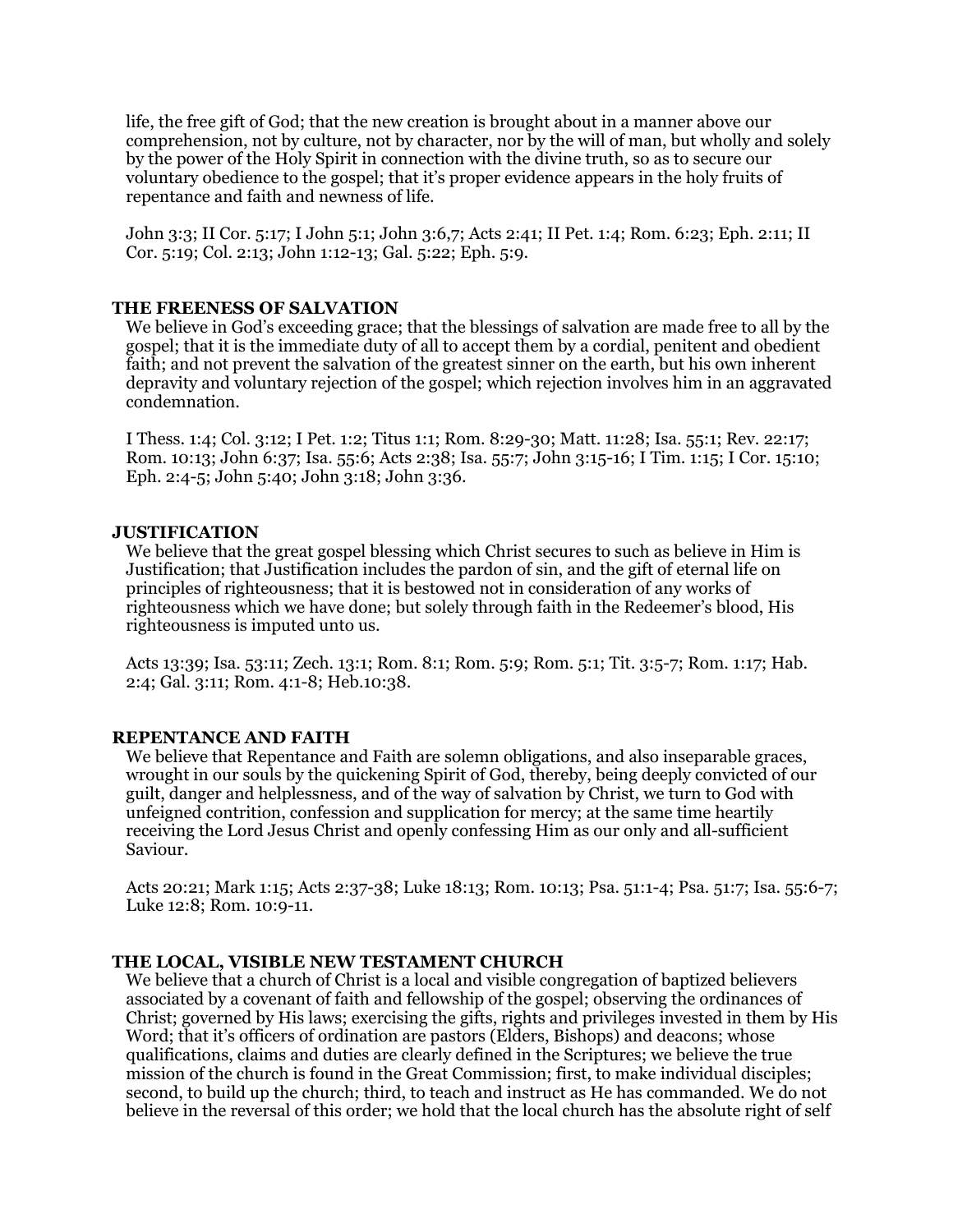government, free from the interference of any hierarchy of individuals or organizations; and that the one and only superintendent is Christ through the Holy Spirit; that it is scriptural for true churches to cooperate with each other in contending for the faith and for the furtherance of the gospel; that every church is the sole and only judge of the measure and method of its cooperation; on all matters of membership, of policy, of government, of discipline, of benevolence, the will of the local church is final.

Acts 2:41; Acts 2:42; I Cor. 11:2; Eph. 1:23; Eph. 4:11; I Cor. 12:4, 8-11; Acts 6:5-6; Acts 15:23; Acts 20:17-28; I Tim. 3:1-7; I Tim. 3:8-12; Matt. 28:19-20; Col. 1:18; Eph. 5:23-24; I Pet. 5:1-4; Acts 15:23; Judges 3:4; II Cor. 8:23; I Cor. 16:1; Mal. 3:10; Lev. 27:32; I Cor. 6:1-3; I Cor. 5:11-13.

## **BAPTISM AND THE LORD'S SUPPER**

We believe that Christian baptism is the immersion in water of a believer; in the name of the Father, of the Son, and of the Holy Ghost, with the authority of the local church, to show forth in a solemn and beautiful emblem our faith in the crucified, buried and risen Saviour, with it's effect in our death to sin and resurrection to a new life, that it is a pre-requisite to the privileges of a church relation and to the Lord's supper; in which the members of the church, by the sacred use of bread and the fruit of the vine are to commemorate together the dying love of Christ; preceded always by solemn self-examination.

Acts 8:36-39; Matt. 3:6; John 3:23; Rom. 6:4-5; Matt. 3:16; Matt. 28:19; Rom. 6:3-5; Col. 2:12; Acts 2:41; Matt. 28:19-20; I Cor. 11:23-28.

### **THE PERSEVERANCE OF THE SAINTS (ONCE SAVED, ALWAYS SAVED)**

We believe that such only are real believers as endure unto the end; that their persevering attachment to Christ is the grand mark which distinguishes them from superficial professors; that a special Providence watches over their welfare; and that they are kept by the power of God through faith unto eternal salvation.

John 8:31-32; Col. 1:21-23; I John 2:19; Matt. 13:19-21; Rom. 8:28; Matt. 6:20; Psa. 121:3; Heb. 1:14; I Pet. 1:5; Phil. 1:6; John 10:28; John 10:29; John 15:8; Rom. 8:35-39.

#### **THE RIGHTEOUS AND THE WICKED**

We believe that there is a radical and essential difference between the righteous and the wicked; that such only through faith are justified in the name of the Lord Jesus, and sanctified by the Spirit of our God, are truly righteous in His esteem; while all such as continue in impenitence and unbelief are in His sight sickened, and under the curse, and this distinction holds among men both in and after death, in the everlasting felicity of the saved and the everlasting, conscious suffering of the lost.

Mal. 3:18; Gen. 18:23; Rom. 6:17-18; Prov. 11:31; I Pet. 4:18; Rom. 1:17; I Cor. 15:22; Acts 10:34; I John 2:29; I John 3:7; Rom. 6:16; I John 5:19; Gal. 3:10; Rom. 7:6; Rom. 6:23; Prov. 14:32; Luke 16:25; Matt. 25:34, 41; John 8:21; Luke 9:26; John 12:25; Matt. 7:13-14.

#### **CIVIL GOVERNMENT**

We believe that civil government is of divine appointment, for the interests and good order of human society; that magistrates are to be prayed for, conscientiously honored and obeyed; except only in things opposed to the will of our Lord Jesus Christ; who is the only Lord of the conscience, and the coming Prince of the kings of the earth.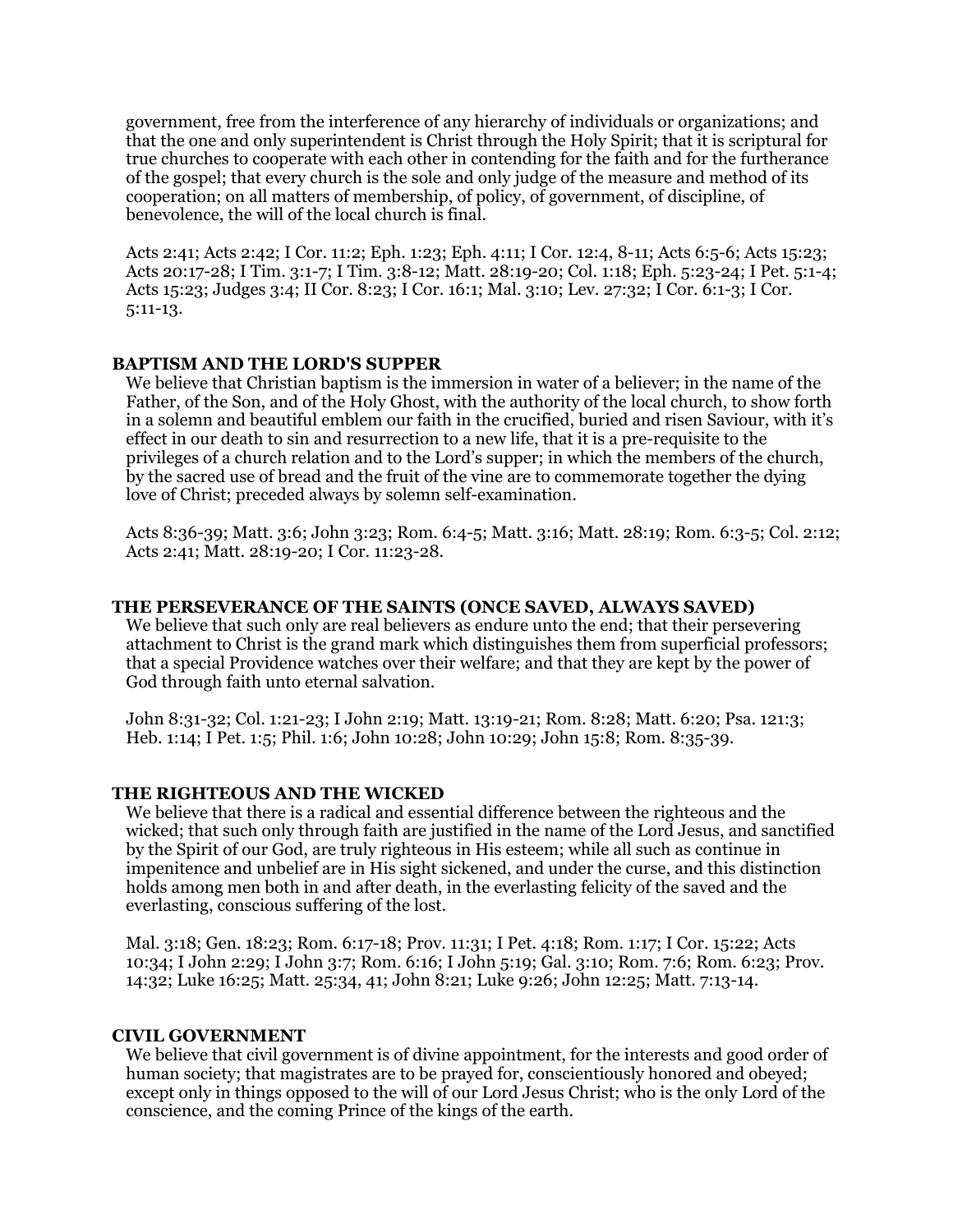Rom. 13:7; II Sam. 23:3; Ex. 18:21-22; Acts 23:5; Matt. 22:21; Tit. 3:1; I Pet. 2:13-14; I Pet. 2:17; Acts 4:19-20; Dan. 3:17-18: Matt. 10:28; Matt. 23:10; Rev. 10:6; Phil. 2:10-11; Psa. 72:11.

### **THE RESURRECTION and RETURN OF CHRIST and RELATED EVENTS**

We believe in and accept the sacred Scriptures upon these subjects at their face and full value. Of the Resurrection, we believe that Christ rose bodily the third day according to the Scriptures; that He ascended to the right hand of the throne of God; that He alone is our merciful and faithful high priest in things pertaining to God; that this same Jesus which is taken up from you into heaven shall so come in like manner as ye have seen Him go into heaven (bodily and personally); that the dead in Christ shall rise first; that the living saints shall all be changed in that moment, in the twinkling of an eye, at the last trump; that the Lord God shall give unto Him the throne of His Father David; and that Christ shall reign a thousand years in righteousness until He hath put all enemies under His feet.

Matt. 28:6-7; Luke 24:39; John 20:27; I Cor. 15:4; Mark 16:6; Luke 24:2, 4-6; Acts 1:9,11; Luke 24:51; Mark 16:19; Rev. 3:21; Heb. 8:1; Heb. 12:2; Heb. 8:6; I Tim. 2:5; I John 2:1; Heb. 2:17; Heb. 5:9-10; John 14:3; Acts 1:11; I Thess. 4:16; Matt. 24:27; Matt. 24:42; Heb. 9:28; I Thess. 4:17; Phil. 3:20-21; Luke 1:32; Isa. 9:6, 7; I Cor. 15:25; Isa. 2:2-4; Isa. 11:4-5; Psa. 72:8; Rev. 20:1-4; Rev. 20:6.

### **MISSIONS**

The command to give the gospel to the world is clear and unmistakable, and the Commission was given to the churches.

- Matthew 28:18-20, And Jesus came and spake unto them, saying, All power is given unto me in heaven and in earth. Go ye therefore, and teach all nations, baptizing them in the name of the Father, and of the Son, and of the Holy Ghost: Teaching them to observe all things whatsoever I have commanded you: and, lo, I am with you alway, even unto the end of the world. Amen.
- Mark 16:15, And he said unto them, Go ye into all the world, and preach the gospel to every creature.
- John 20:21, As my Father hath sent me, even so send I you.
- Acts 1:8 But ye shall receive power, after that the Holy Ghost is come upon you: and ye shall be witnesses unto me both in Jerusalem, and in all Judea, and in Samaria, and unto the uttermost part of the earth.
- Romans 10:13-15, For whosoever shall call upon the name of the Lord shall be saved. How then shall they call on him in whom they have not believed? and how shall they believe in him of whom they have not heard? and how shall they hear without a preacher? And how shall they preach, except they be sent? as it is written, How beautiful are the feet of them that preach the gospel of peace, and bring glad tidings of good things!

## **THE GRACE OF GIVING**

Scriptural giving is one of the fundamentals of the Faith.

- II Corinthians 8:7, Therefore, as ye abound in everything, in faith, and utterance, and knowledge, and in all diligence, and in your love to us, see that ye abound in this grace also.

We are commanded to bring our gifts into the storehouse (common treasury of the church) upon the first day of the week.